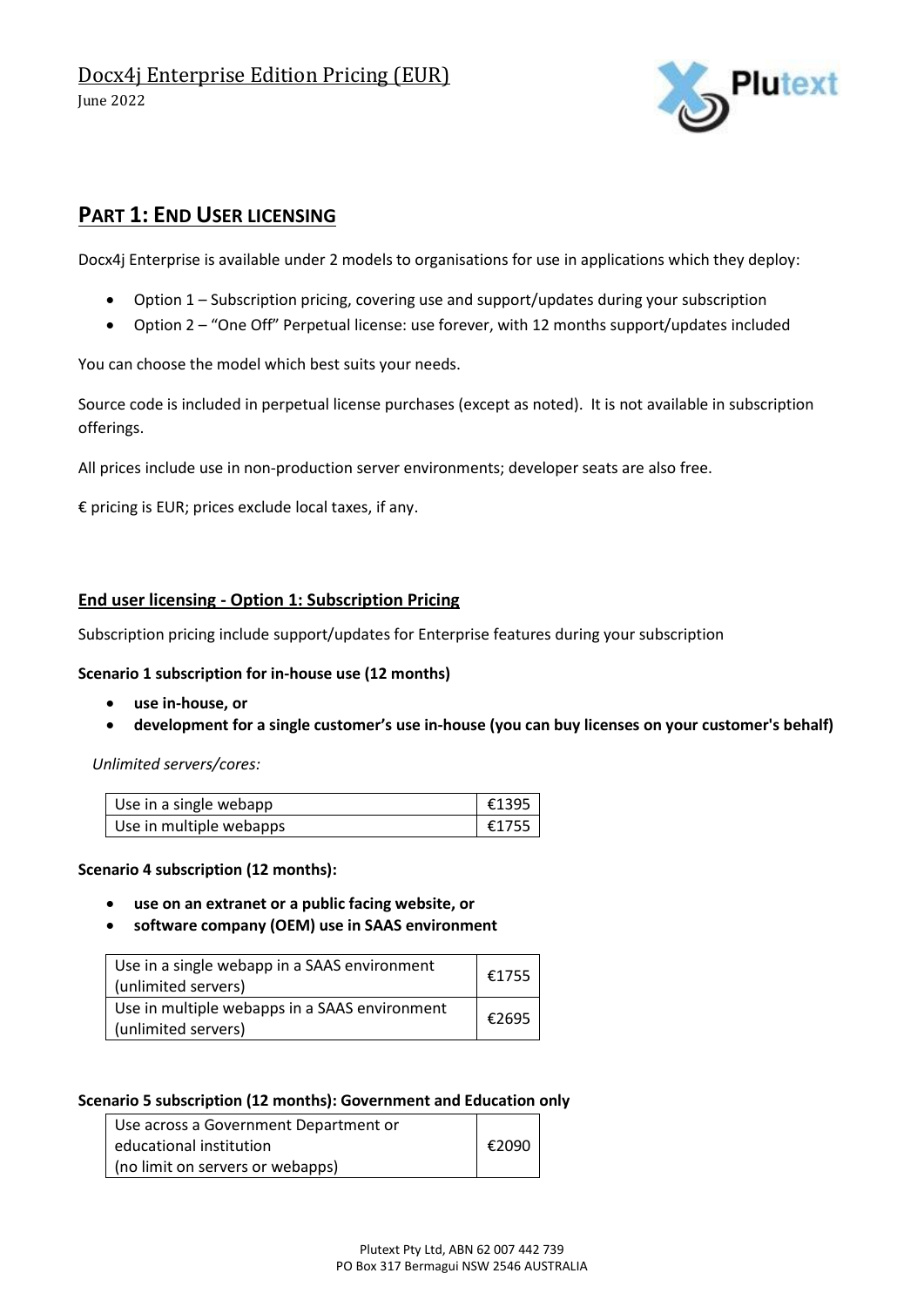## **End user licensing - Option 2: "One Off" Perpetual License**

"One-off" License fee entitles you to perpetual use; with this option, there is no subscription fee.

Prices include free updates and support for Enterprise features for 12 months; after that, you can choose to purchase maintenance/support if you wish (see Part 3 below).

### **Scenario 1 perpetual**

- **use in-house, or**
- **development for a single customer's use in-house (you can buy licenses on your customer's behalf)** *Per server pricing:*

| Use on a single server in a single application |  |                                    |
|------------------------------------------------|--|------------------------------------|
| (unlimited cores)                              |  | €1755 $\cdot$ excludes source code |

*Unlimited servers/cores:*

| Use in a single webapp  | I €2695   • includes source code |
|-------------------------|----------------------------------|
| Use in multiple webapps | I €3595   • includes source code |

### **Scenario 4 perpetual:**

- **use on a public facing website, or**
- **software company (OEM) use in SAAS environment**

| Use in a single webapp in a SAAS environment<br>(unlimited servers)  | €3595 | • includes source code         |
|----------------------------------------------------------------------|-------|--------------------------------|
| Use in multiple webapps in a SAAS environment<br>(unlimited servers) | €5495 | $\bullet$ includes source code |

#### **Scenario 5 perpetual: Government and Education only**

| Use across a Government Department or           |                                             |
|-------------------------------------------------|---------------------------------------------|
| educational institution (no limit on servers or | <b>E4495</b> $\bullet$ includes source code |
| webapps)                                        |                                             |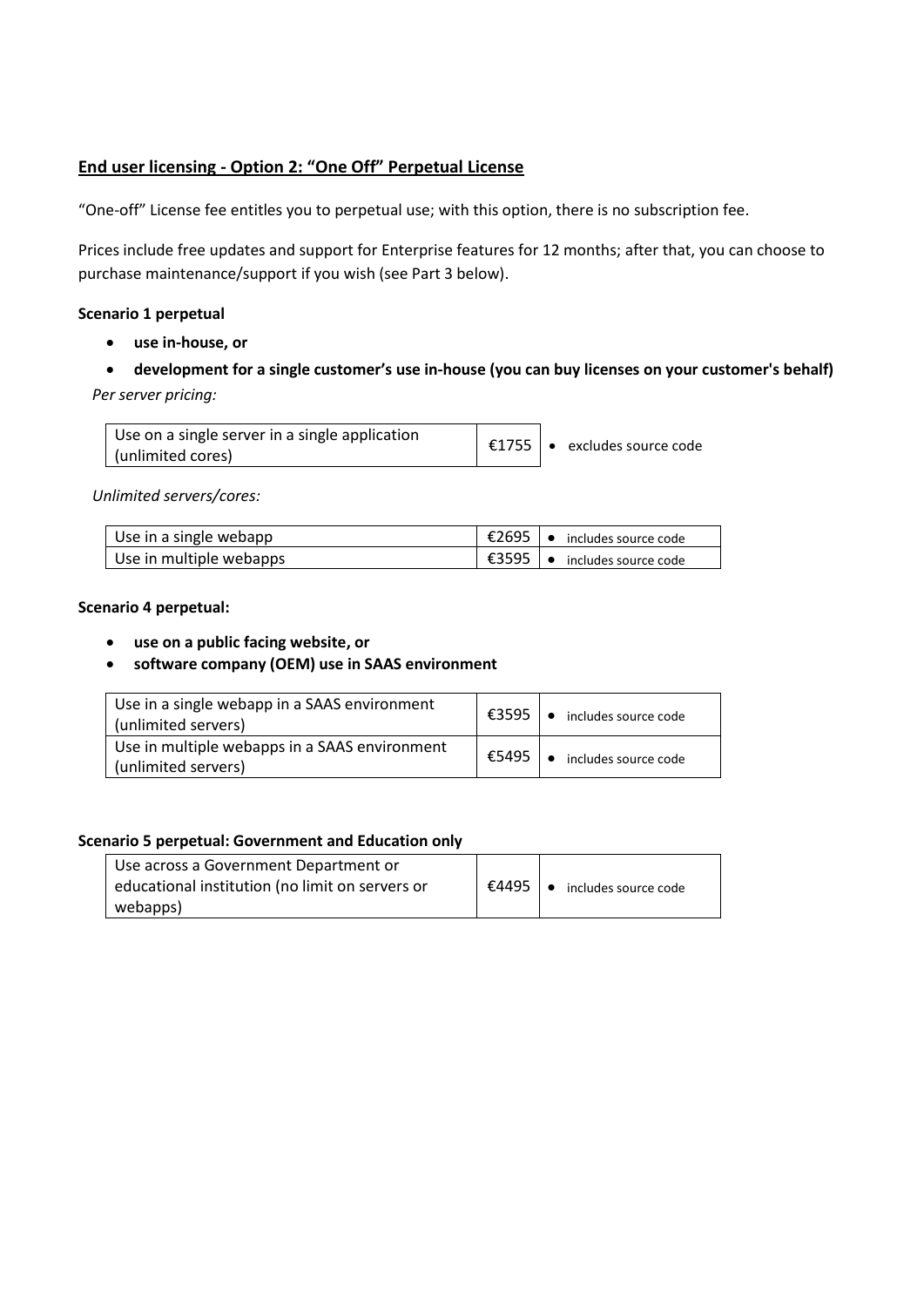# **PART 2: OEM LICENSING**

Docx4j Enterprise is available to organisations who wish to **distribute a product** (or product family) which uses docx4j to multiple customers:

The model is a "One Off" payment for a Perpetual license: distribute/use forever, and includes free updates and support for Enterprise features for 12 months; after that, you can choose to purchase optional maintenance/support if you wish.

Prices also include:

- Any SAAS use by you
- Use in non-production server environments
- Developer seats are also free.

€ pricing is EUR; prices exclude local taxes, if any.

| Unlimited binary distribution in your products |                                                          |
|------------------------------------------------|----------------------------------------------------------|
| (together with any SAAS use by you)            | $\mid$ €7295 $\mid \bullet \rangle$ includes source code |